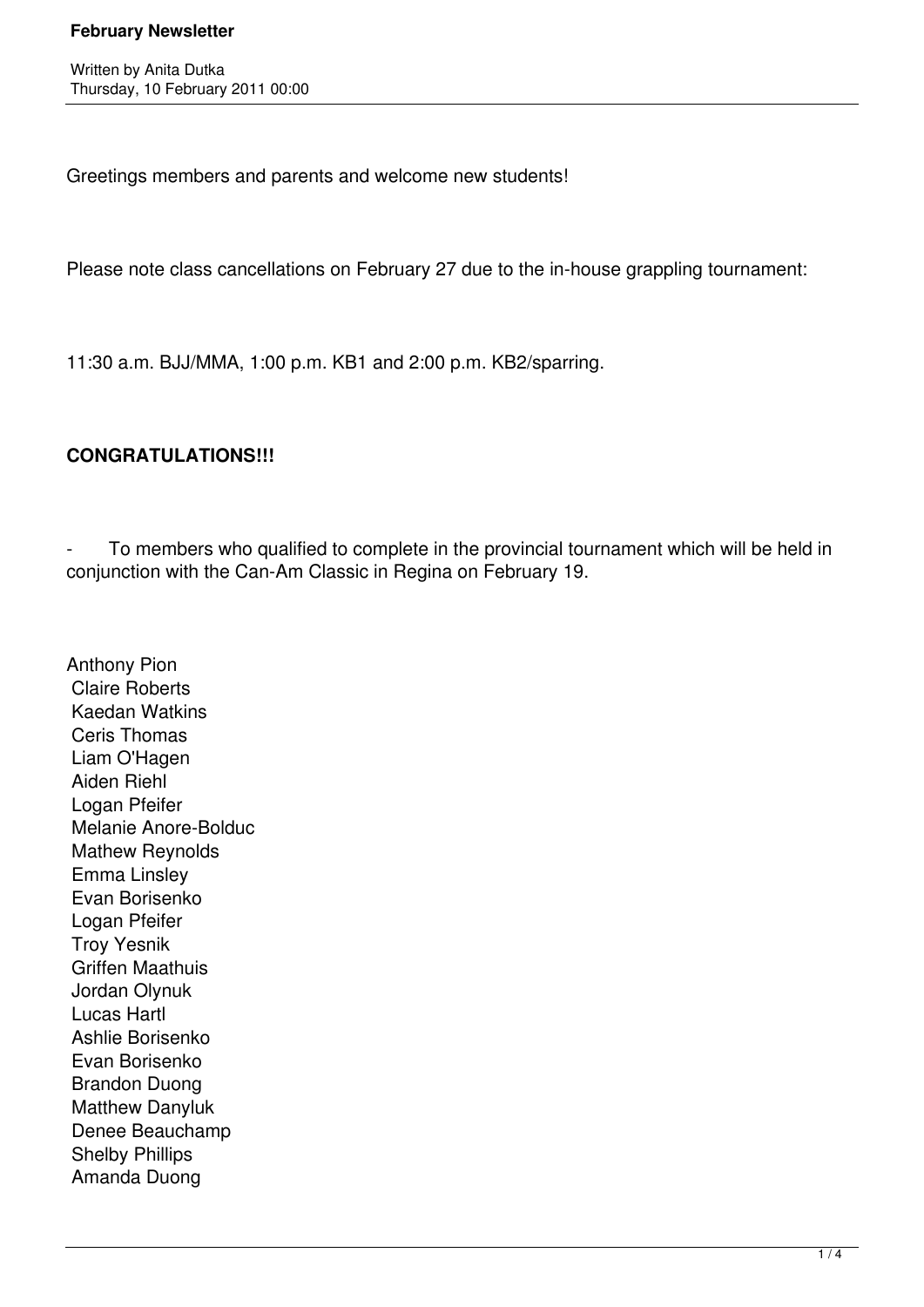Written by Anita Dutka Thursday, 10 February 2011 00:00

 Brad Toews Taylan Banyay Waris Abdul Kenny McLeod Kenny McLeod Dakota Danyluk Alexander Coulson Jamille Tayler Amanda Traill Katelyn Rath Scott Tranborg Tyler Morhart Brian Chatelaine Mathew Thomson Pablo Rodriguez Steve Rooney Kurt Spizawka Josh Beauchamp

Please check the bulletin board for more details.

**YOUTH SPARRING CLASS** is this Friday (February 11) at 5:00 and is every 2nd Friday. It is a point sparring class that is open to all youth students. Required gear is the foam headguard, hands, feet and a monthguard. Recommended gear include shinguards and groin protection.

# **IN-HOUSE EXTREME GRAPPLING TOURNAMENT:**

Sunday February 27 - The Saskatoon Martial Arts Association (SMAA) is hosting the annual Scheer's Extreme In-House Grappling Tournament.

Open to all members of Scheer's and will have children's and adult divisions. New this year is a no-gi division for our Jr MMA students. The rules for the tournament will be discussed in the classes.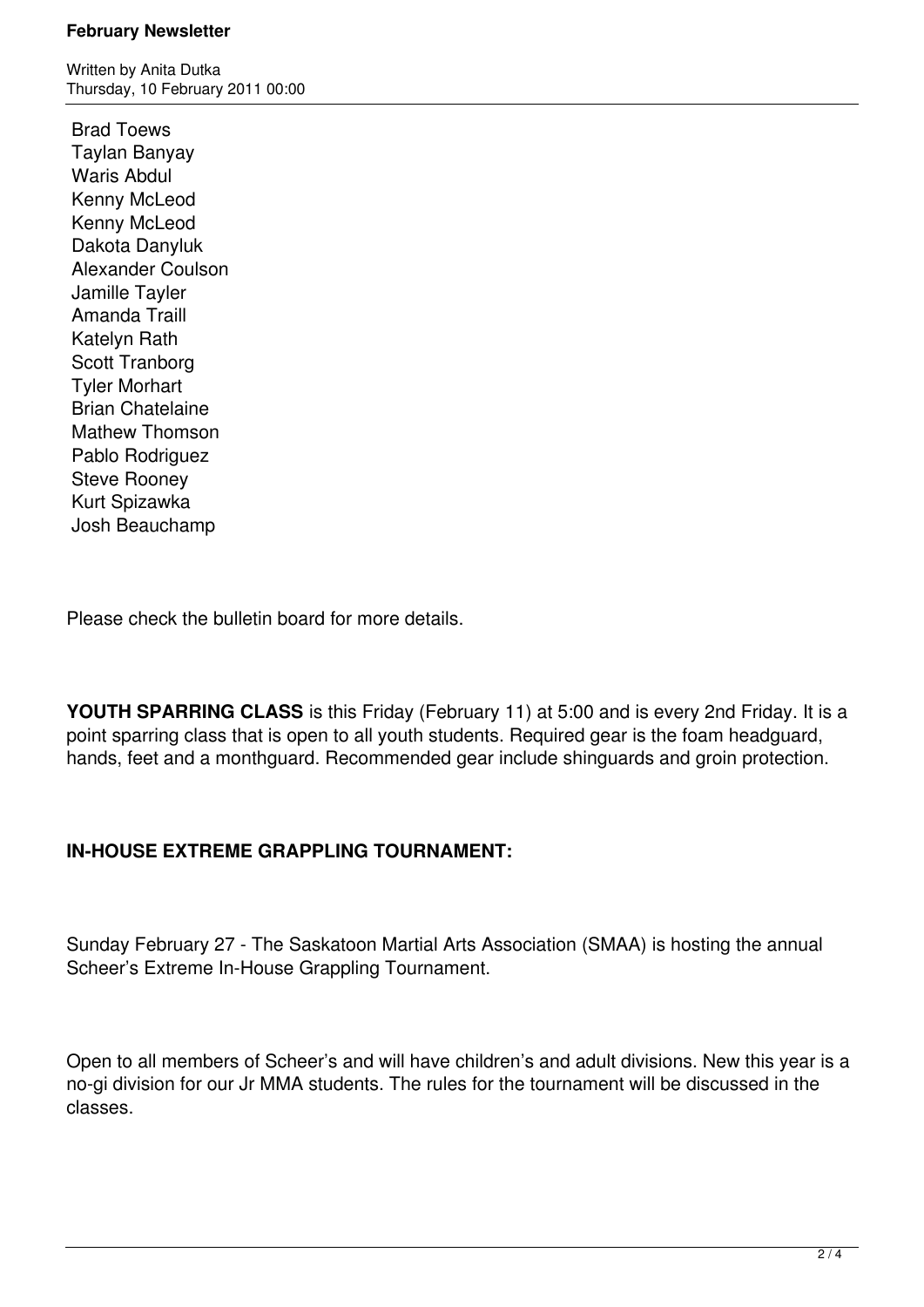Written by Anita Dutka Thursday, 10 February 2011 00:00

The SMAA will be asking for volunteers for timekeeping and scorekeeping.

All students must be here at 10:00 a.m.

Please note: ALL REGULARLY SCHEDULED CLASSES WILL BE CANCELLED FOR THIS EVENT.

### **SMAA Annual General Meeting:**

Sunday February 27. We are holding the AGM In conjunction with the in-house grappling tournament. Mr. Stephen McLeod will give a brief presentation regarding the SMAA and the financial statements will be available. Board members consist of myself, Mr. Stephen McLeod, Sensei Troy Scheer, Sensei Dwight Scheer, Sensei Karen Oliver, Mr. John Baron, Mr. Michael Robin, Ms. Jen Sheasby, Ms. Michelle Houlden, Mr. Roy Sondershausen, Ms. Rebecca Lizzee, and Mr. Rojer Giasson. If you have any questions, please contact any of the board members.

## **FACILITY CLOSURES:**

- Family Day, Monday. February 21
- Easter long-weekend, Friday April 22 to Sunday April 24.
- Western Plains Open Tournament Day (come see us at Walter Murray Collegiate) Saturday April 30.
	- Victoria Day, Monday May 23

### **UPCOMING TOURNAMENTS:**

- February 19, 2011 Can-Am Classic in Regina
- February 27, 2011 Scheer's Extreme In-House Grappling Tournament
- March 26, 2011 Prairie Open Spring Classic Martial Arts Tournament in Weyburn
- April 30, 2011 Scheer's Western Plains Open at Walter Murray Collegiate